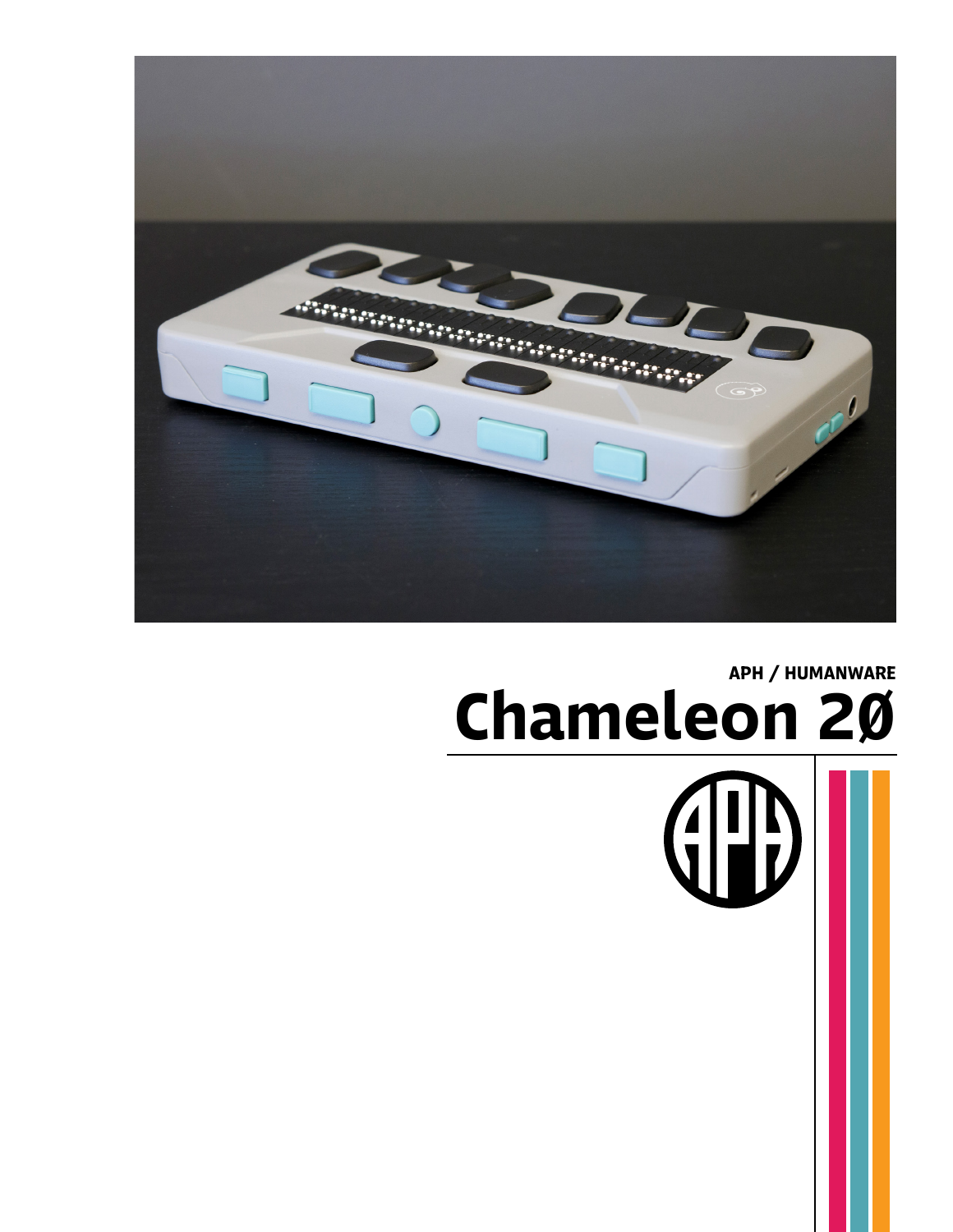

# Chameleon<sup>™</sup> 2Ø

### We don't open doors for people. We create the tools for people to open their own.

Developed specifically for education, with teachers and school-age children in mind; the [Chameleon 20](https://www.aph.org/product/chameleon-20/?utm_source=Conference+Handout&utm_medium=Brochure&utm_campaign=2022_Conferences) enhances the classroom experience through innovation with a fun, positive technology experience that reinforces the joys of reading and writing.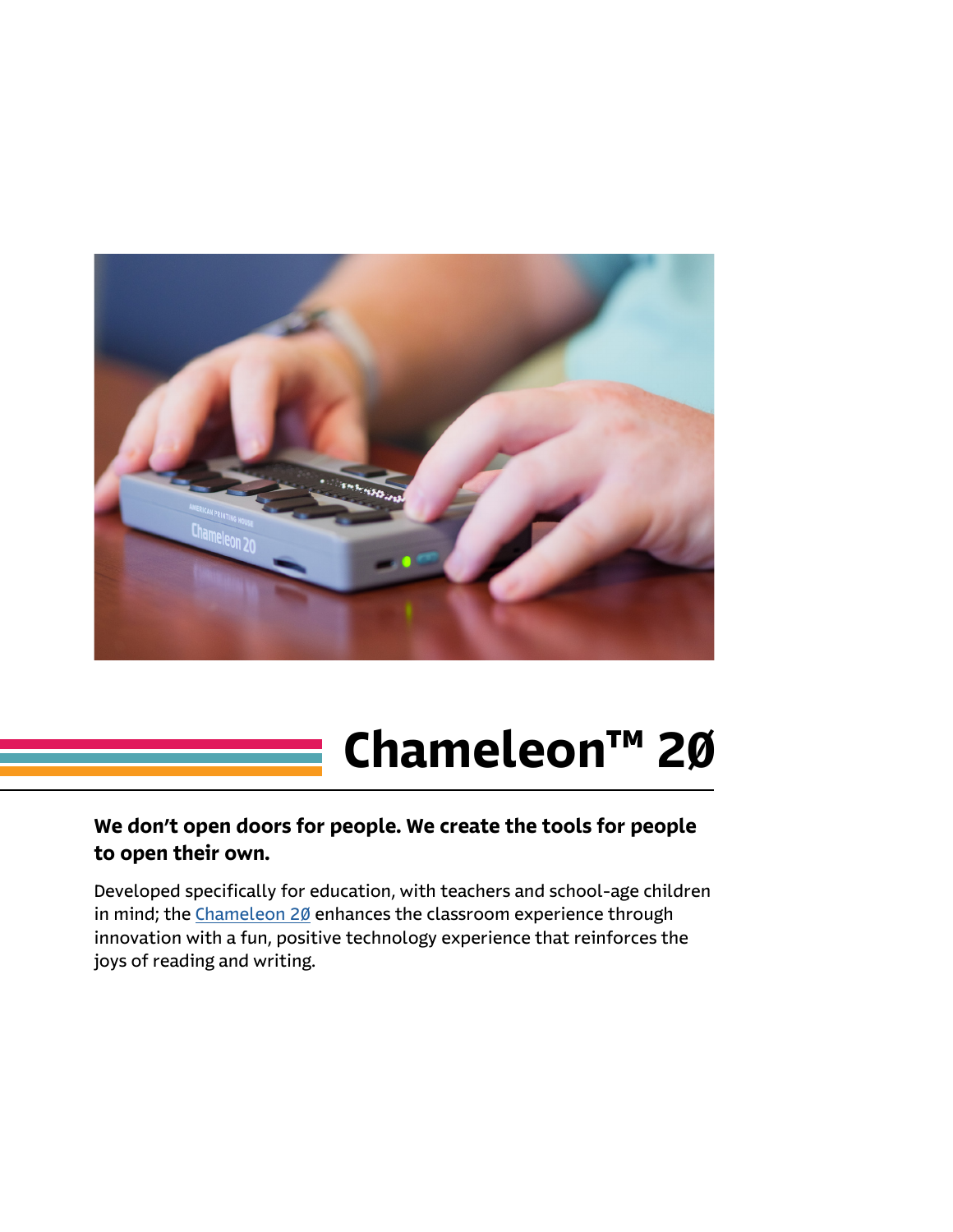#### Features & Benefits

- Braille and menus available in English and Spanish.
- One-Handed Mode so the device is more accessible than ever before.
- Text-to-Speech support to reinforce braille literacy.
- Audio support for unprotected DAISY files, including both DAISY 2.02 and DAISY 2.0.
- 20 refreshable braille cells.
- Students can complete lessons in braille, and send content to teacher in print.
- Edit .pdf, .doc, .docx, .txt, .brf, and .brl files.
- Easily switch between contracted and uncontracted braille.
- Instantly access downloadable digital content and the digital world of books, including Bookshare and NFB Newsline.
- *• Bluetooth®* wireless technology: connect to multiple host devices using screen readers such as VoiceOver, JAWS<sup>®</sup>, and NVDA<sup>®</sup>.
- Internal storage, SD card slot, and USB host port for flash drives.
- Contains the following built-in applications:
	- Calculator to perform basic mathematical calculations.
	- Clock to check the date and time .
	- File manager to organize one's work.

#### **Includes**

- Chameleon 20 device
- A series of nature/insect-themed tactile stickers to enhance the imagination
- Three colored "bumper cases" (pomegranate, purple, and teal) from which to choose, based on student preference
- Nylon carrying case with strap
- USB-C charging cable with power supply (works with any USB charger, but may charge slower)
- User Guide (stored on device)

#### Please visit aph.org to order, to learn more about this product, or to find related products.

Copyright © 2022 American Printing House for the Blind (APH). Bluetooth is a registered trademark of Bluetooth SIG, Inc. Windows is a registered trademark of Microsoft Corporation in the United States and/or other countries. JAWS is registered trademark of Freedom Scientific, Inc. NVDA is a registered trademark of NV Access. *iOS* is a trademark or registered trademark of Cisco in the U.S. and other countries and is used under license.